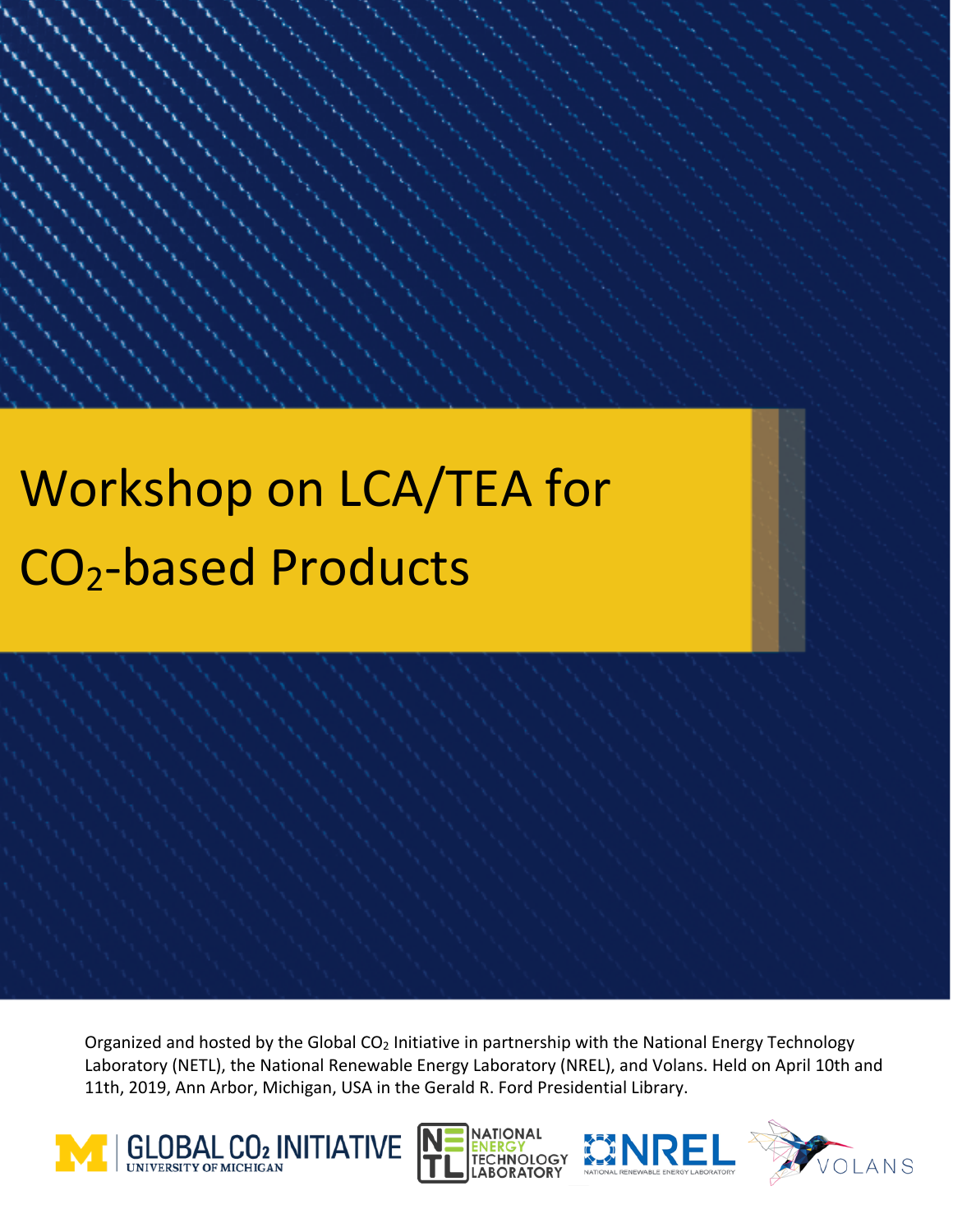## **Contributing authors (alphabetically sorted) to this report:**

Katy Armstrong, University of Sheffield Gregory Cooney, National Energy Technology Laboratory Lorenzo Cremonese, Institute for Advanced Sustainability Studies, Potsdam Alexandra Eggleston, National Energy Technology Laboratory Grant Faber, University of Michigan Gregory Hackett, National Energy Technology Laboratory Arne Kätelhön, RWTH Aachen Greg Keoleian, University of Michigan John Marano, JM Energy Consulting Joseph Marriott, National Energy Technology Laboratory Stephen McCord, University of Sheffield Shelie Miller, University of Michigan Michele Mutchek, National Energy Technology Laboratory Barbara Olfe-Kräutlein, Institute for Advanced Sustainability Studies, Potsdam Dwarak Ravikumar, University of Michigan Louise Kjellerup Roper, Volans Joshua Schaidle, National Renewable Energy Laboratory Volker Sick, University of Michigan Timothy Skone, National Energy Technology Laboratory Lorraine Smith, Volans Till Strunge, Institute for Advanced Sustainability Studies, Potsdam Peter Styring, University of Sheffield Ling Tao, National Renewable Energy Laboratory Simon Völker, RWTH Aachen Arno Zimmermann, TU Berlin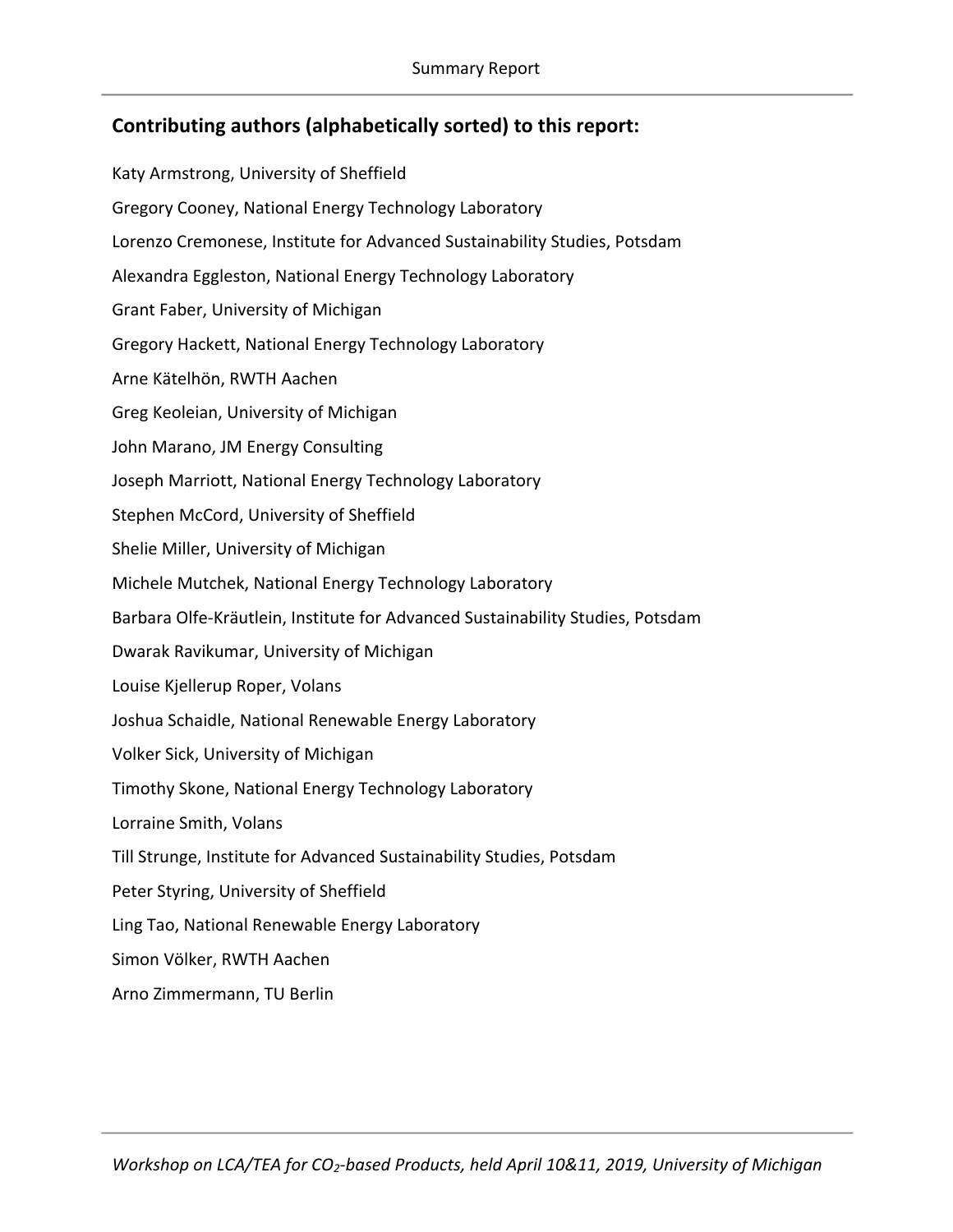

#### **Contact:**

Global CO2 Initiative: www.globalco2initiative.org and info@globalco2initiative.org

Prof. Volker Sick, Director, vsick@umich.edu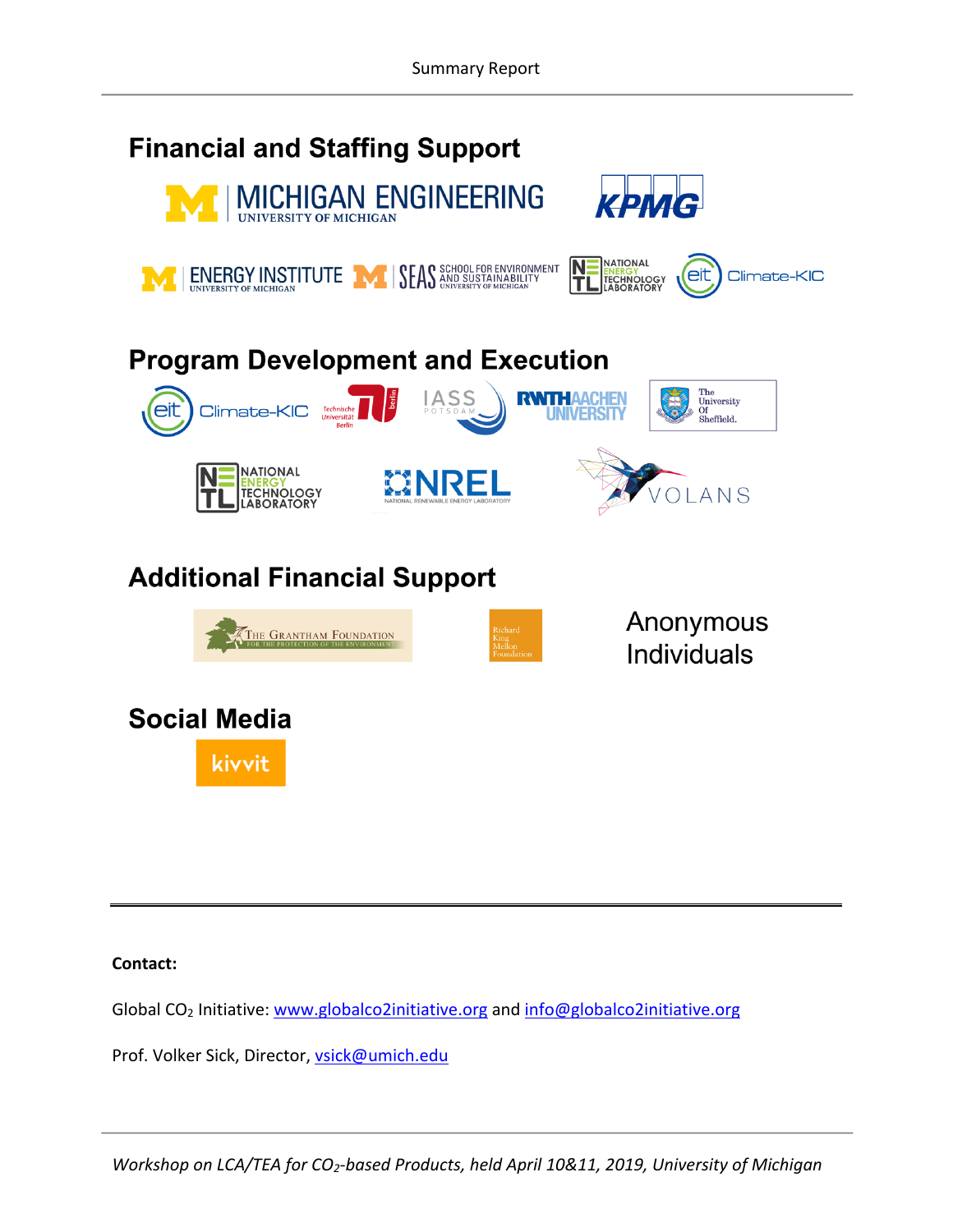## **Abstract**

On April  $10<sup>th</sup>$  and  $11<sup>th</sup>$  of 2019, a group of about 100 academics, industry experts, government officials, policymakers, and nonprofit representatives gathered at the University of Michigan in Ann Arbor to participate in a workshop focused on topics related to the creation of streamlined life cycle assessment (LCA) and techno-economic assessment (TEA) guidelines for emerging carbon dioxide and monoxide ('carbon' in the following) capture and utilization (CCU) technologies. This report summarizes the key takeaways from this workshop.

Carbon utilization differs from mere sequestration of carbon in geologic reservoirs as utilization yields a product with a level of economic value. This feature will ideally allow CCU technologies to be scaled quickly through commercialization. Scaling will make them an important component in the portfolio of tactics in the pursuit to reduce greenhouse gas emissions. Utilization is also representative of a circular economy and, depending on the process, may offer additional environmental benefits.

CCU technologies are generally early in development and often have low technology readiness levels (TRLs). Thus, customized LCA and TEA guidelines are needed to offer direction on assessing their viability with a reasonable degree of certainty. Such guidelines are of course still required for technologies at all TRLs.

The Global CO2 Initiative has developed an initial version of LCA and TEA guidelines specifically for use in evaluating CCU technologies. The participants find the LCA guidelines consistent with those produced by the National Energy Technology Laboratory (NETL) and the TEA guidelines consistent with those developed by the National Renewable Energy Laboratory (NREL). However, they suggest additional work during the next few years as part of the "CO<sub>2</sub>nsistent" project – which is funded by the Global  $CO<sub>2</sub>$  Initiative and EIT Climate-KIC – to create guidelines that will be more relevant to, and more comprehensible by, non-technical stakeholders than the existing guidelines while still fully addressing system boundaries and benchmark product comparison. This focus on clear communication of LCA and TEA results to audiences made up of non-technical stakeholders is of paramount importance, as these stakeholders are often involved in downstream decision-making processes about project investment.

In addition to being generally comprehensible, the end results of LCAs and TEAs for CCU technologies must also account for uncertainties in both the energy and material inventory as well as the technological parameters using uncertainty analysis. These results should also incorporate sensitivity analysis, which quantitatively assesses the sensitivity of key indicators to changes in inventory data, and scenario analysis, which reflects the potential results of various possible realities within a given scope.

Finally, as the utilization of carbon dioxide is a global opportunity and emissions are a global problem, the developing LCA/TEA guidelines will have to consider international perspectives. Ideally, the resulting guidelines will be informed by input from individuals and organizations in all parts of the world and be relevant to researchers and decision makers with varying national requirements.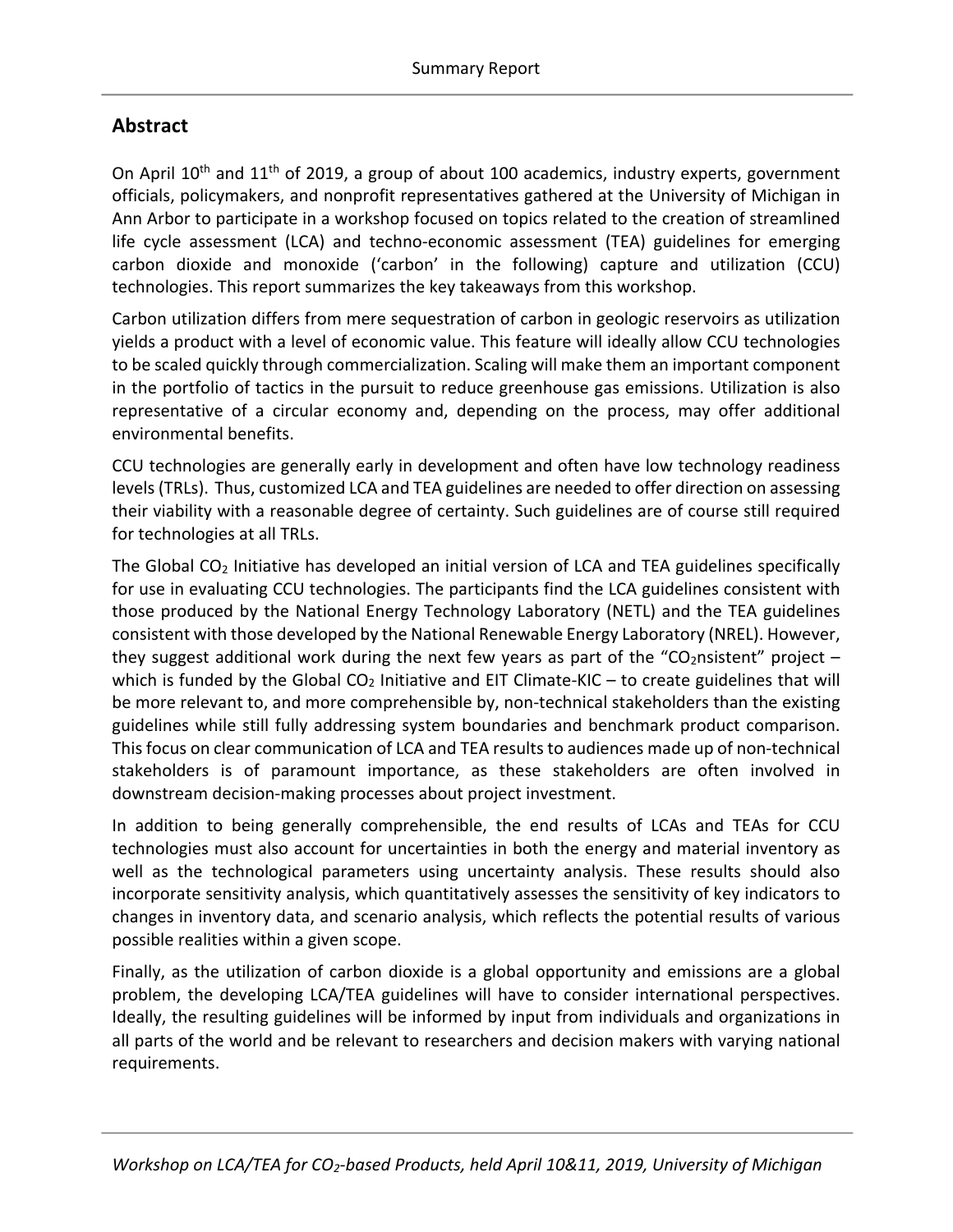## **Introduction**

Along with other approaches to furthering the critically needed reduction of atmospheric  $CO<sub>2</sub>$ levels, new strategies for treating waste  $CO<sub>2</sub>$  are increasingly needed. Among the most promising of these are carbon capture and utilization technologies, which incorporate processes to transform waste carbon dioxide into useful products available for purchase by global commercial entities and private citizens. While sequestration of carbon in geologic reservoirs contributes to  $CO<sub>2</sub>$  removal efforts, it does not, with the exception of Enhanced Oil Recovery (EOR), yield a product with economic value. Thus, the quest to develop technologies that are both carbon reducing – providing a  $CO<sub>2</sub>$  reduction benefit over existing technologies that make the same or similar products – and dollar positive – creating an economic incentive for development, scaleup, deployment, and prosperous operation – is intensifying.

Because this economic incentive encourages industry adoption of environmentally beneficial operations through targeted build-up of sustainable economic opportunities, CCU technologies are an important complement to energy efficiency improvements, transitions to renewable energies such as wind and solar, and other emissions reductions efforts. Like these, they address the urgent need for action to help counter negative effects of climate change. In response to the challenges and opportunities presented by this need, new technologies for  $CO<sub>2</sub>$  capture, conversion, and utilization for sustainable products are being explored in an increasing number of research and production projects around the world.

In this context, assessment of new CCU technologies is essential for accurate prediction and evaluation of their environmental and economic benefits and risks. Life cycle assessment (LCA) and techno-economic assessment (TEA) are procedures that can provide this information and guide decisions about which technologies merit commercializing into the marketplace. However, such assessments are complex, depend on boundary conditions, are impacted by local regulations and laws, and often suffer from incomplete information, especially when conducted for technologies at an early stage of their development (i.e., with a low level of technology readiness, including Technology Readiness Levels (TRLs) 1 through 3). Consequently, it is hardly surprising that problems associated with their use arise. For example, comparisons of assessment results can lead to incorrect interpretations if these results were obtained by different assessors, were performed with varying methods, or employed methods that are either too generic or were defined for other product categories.  $CO<sub>2</sub>$  utilization (CO2U) is a new actor on the global stage, and those who are leading its development must ensure that a common language and set of technology evaluation tools be available for use by companies, researchers, and policymakers working in this emerging space.

To address the need for harmonization of procedures for LCA and TEA for CCU and for consistent interpretation and reporting of the results, the Global  $CO<sub>2</sub>$  Initiative held a workshop at the University of Michigan, Ann Arbor on April 10<sup>th</sup> and 11<sup>th</sup>, 2019. The workshop, which was planned and hosted in partnership with the National Energy Technology Laboratory, the National Renewable Energy Laboratory, and Volans, was convened to provide opportunities for discussion of differences and commonalities between various LCA and TEA approaches and identification of action items for further harmonization.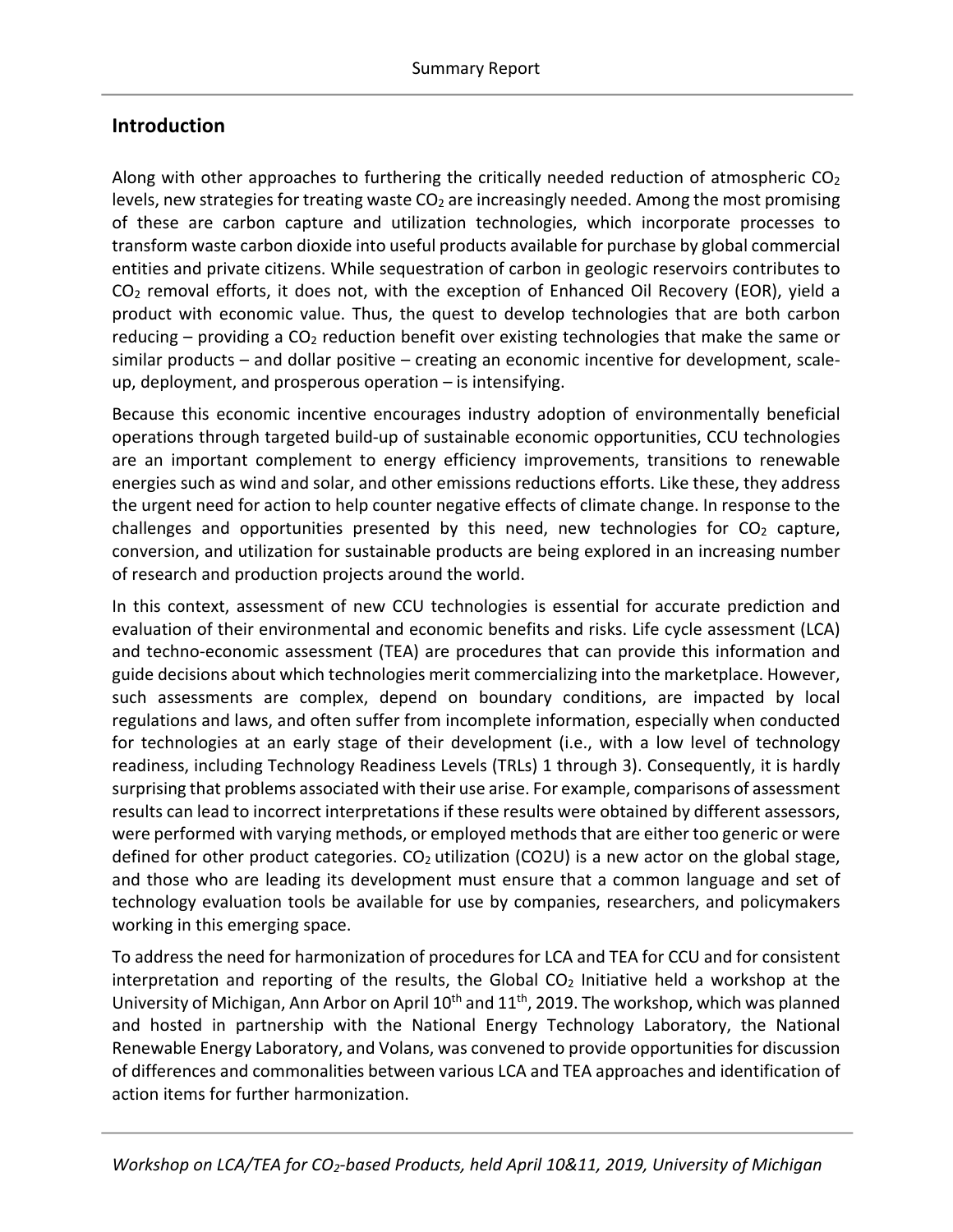About 100 academic, industry, policy, and civil society experts working in the carbon dioxide capture and utilization space gathered at this workshop to explore  $CO<sub>2</sub>$  metrics, best practices, validation, and next steps. The participation of industry and policy experts was sought for the facilitating of stakeholder input to maximize acceptance and usability of the new technologies. The ultimate goal of the discussions was to begin crafting a harmonized global toolkit for measuring and reporting on carbon dioxide utilization or removal technologies for project investment, product marketing, and policy needs. This toolkit may include a number of guidelines that are adapted to local policy requirements while at the same time remaining compatible in their approaches and reporting to allow transparent evaluation across the entire field. The payoff for these efforts is clear: comprehensive, consistent, and transparent LCAs/TEAs and reporting of their results will accelerate funding decisions and promote sustainability-driven technology development.

This report presents the most important takeaways from this workshop. It begins by presenting the conclusions from a discussion and evaluation of existing LCA/TEA guidelines in Section 1, noting where these are already harmonized and where further harmonization might be helpful. Section 2 summarizes the discussion of the need for streamlined guidelines specifically designed for low-TRL technologies. Sections 3 and 4 present the substance of discussions addressing problems associated with the interpretation and communication of the results of LCA and TEA for various audiences. Section 5 summarizes the discussion of the need for contextualization of reports so that the feasibility of 'go/no-go' decisions can be assessed; it also identifies some difficulties associated with the process. The final section presents the key conclusions from a discussion of the need for international perspectives in the development of CCUs.

## **1. No Major Flaws Identified in the Guidelines**

The Global  $CO<sub>2</sub>$  Initiative and NETL have completed first versions of guidance documents intended to advise on the execution of TEAs and LCAs for CCU projects. The Global CO<sub>2</sub> Initiative provides general TEA and LCA guidance for CCU projects to the global community, and NETL provides LCA guidance specific to United States (U.S.) funding recipients that are required to report to the U.S. Department of Energy (DOE). Both NETL and NREL have developed best practices for TEA of CCU technologies but have not yet formalized these recommendations in a specific guidance document. The workshop participants did not identify any major flaws in the guidelines developed thus far, but they noted opportunities for further standardization.

#### *LCA Guidance Documents*

The Global  $CO<sub>2</sub>$  Initiative and NETL agree that their LCA guidance documents do not differ substantially. Both follow ISO 14040:2006 (Environmental management – Life cycle assessment – Principles and framework) and ISO 14044:2006 (Environmental management – Life cycle assessment – Requirements and guidelines) and provide additional guidance specific to CCU projects. The NETL document goes a step further and provides more specific guidance related to the program goals of the U.S. DOE Carbon Use and Reuse program (i.e., specification of coal-fired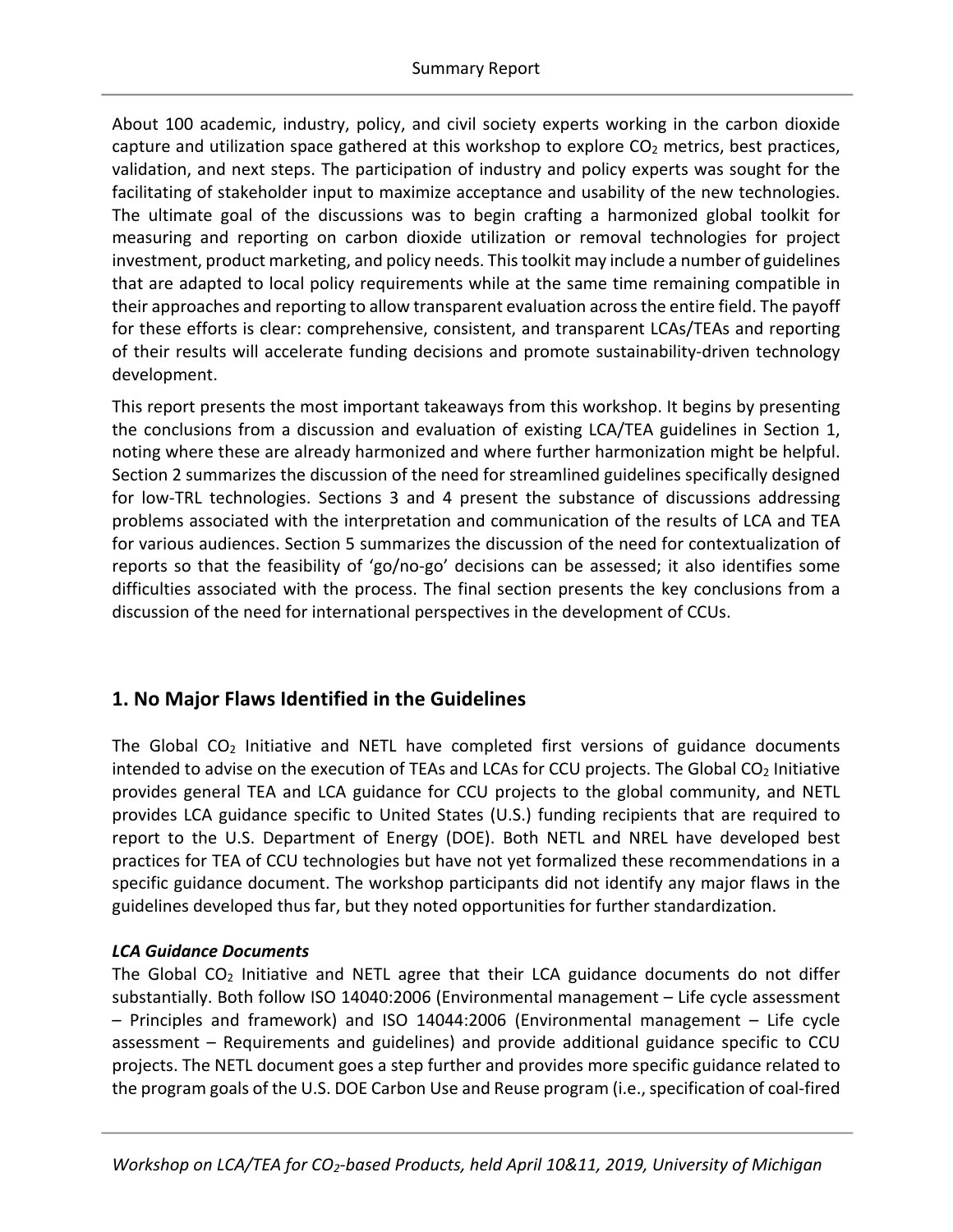power plants as the source of  $CO<sub>2</sub>$ ). In addition to following International Organization for Standardization (ISO) standards, both documents (a) favor system expansion as a co-product management method, (b) require that the source of the  $CO<sub>2</sub>$  be included in the system boundary, (c) acknowledge that the primary research question will likely involve the comparison of a CCU system and a reference system, (d) use similar classifications for technology readiness levels (TRLs), and (e) assign a multi-product functional unit based on technical equivalency.

The documents differ primarily in their suggested data sources for impact assessment and inventory. The Global  $CO<sub>2</sub>$  Initiative suggests CML for global applications and Tool for the Reduction and Assessment of Chemical and other environmental Impacts (TRACI) v2.0 for U.S. applications. The Global  $CO<sub>2</sub>$  Initiative also includes standardized scenarios for CML results: status-quo, low decarbonization, high decarbonization, and full decarbonization. NETL guidance is U.S.-based only and requires TRACI v2.1. For inventory data, NETL requires funding recipients to use NETL data for some of the processes in their main scenario. The Global  $CO<sub>2</sub>$  Initiative does not require particular inventory data but does provide thinkstep data – through impact assessment – for some inputs (e.g. electricity, hydrogen, and natural gas).

#### *TEA Guidance Documents*

While TEA is a widely-used tool, guidelines for completing a TEA can vary according to application, technology development, and stakeholder needs. The approaches presented at the workshop by the Global  $CO<sub>2</sub>$  Initiative and NREL for TEA of CCU technologies are generally consistent with each other. While NETL did not present specific TEA guidance at the workshop, NETL completed a point-by-point review of the Global  $CO<sub>2</sub>$  Initiative TEA guidance and saw general agreement with the methods presented.

The Global CO<sub>2</sub> Initiative's guidance document on TEA gives generic advice for a global audience, leaving room for the use of specific scenarios and methods if desired. NREL's methods are often designed to, but not limited to, work closely with funded technology developers within DOEfunded programs to conceptualize the performance and costs of their process in relation to DOE goals. NETL's approach is similar to NREL's approach in practice by informing technology developers throughout the development process from early research to commercialization. Several sources for cost of electricity, cost of capture, and metrics to assess CCU technologies are publicly available from NETL; these can be incorporated into TEA for  $CO<sub>2</sub>$  utilization. [See literature section of this report]

Both NREL and NETL provide TEA guidance for early-stage development technologies (for definition of the development stages, see footnote 1) within DOE-funded programs to provide screening-level information, while the Global CO<sub>2</sub> Initiative guidelines document is used to inform the detailed analysis of a technology on the basis of audience needs. The three-year project "CO<sub>2</sub>nsistent," funded by the Global CO<sub>2</sub> Initiative and EIT Climate-KIC, will also expand the TEA guidance document to address low technology-readiness level (TRL) projects. Both the Global CO2 Initiative and NREL use performance and cost-curves to project a potential future state for the given technology. NETL is seeking to standardize the application of learning curves, among other TEA metrics, for low-TRL technologies via a guidance document that is currently in development and is on track to be released in 2020.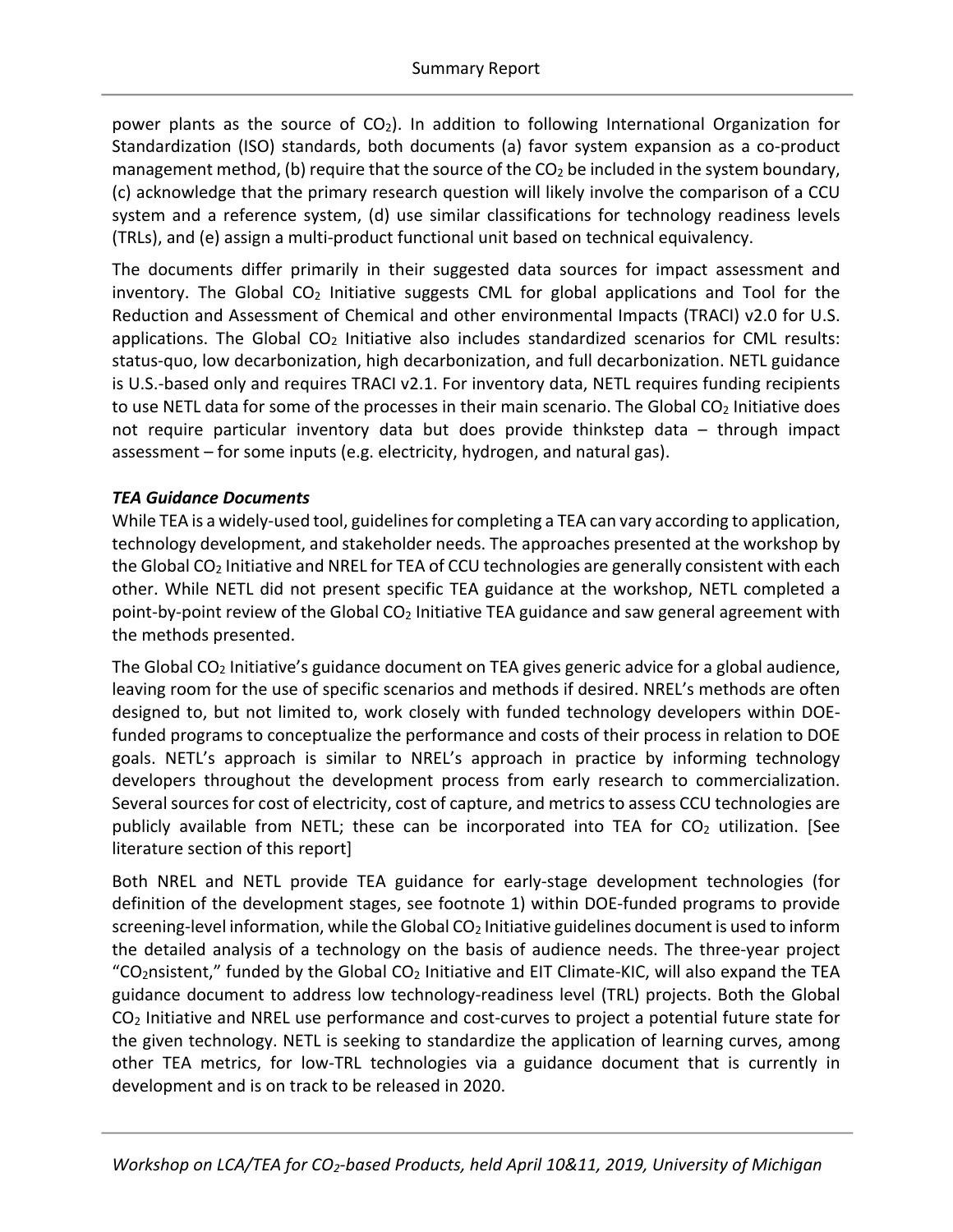# **2. The Need for Streamlined LCAs for Low-TRL Projects**

As noted previously, the assessment and evaluation of early-stage and low TRL CCU projects pose particular difficulties. Conventional LCA and TEA methods require large amounts of data and substantial time and effort. Such data is typically not available at high accuracy for technologies in the early- to mid-stages of development (TRL 1 to TRL 6). The application of conventional LCA and TEA methods is thus challenging. Nonetheless, crucial decisions regarding the viability and probably suitability for commercialization must be made. The workshop community identified a need for "streamlined" assessment that would enable reasonably certain assessment results with less effort in general and for technologies at an early stage in their technological maturity. Such streamlined assessments could guide R&D activities intended to bolster economic and environmental benefits and support the making of sound funding decisions by governmental entities, corporate R&D departments, and early-stage investors.

The workshop community observed that such methods, though nominally available, are of unsatisfactory quality. In current best practice, researchers are discussing various approaches to the streamlining of early stage technology assessment, including thermodynamic shortcuts, approximated process design, and artificial neural networks. The community recognizes that the application of these quicker or reduced-effort approaches will result in a trade-off between effort and data requirements on the one hand and certainty of the results on the other hand. Furthermore, the same category of data might have varying levels of certainty for different technologies. Uncertainties can also vary substantially across product life cycle phases and comparative reference processes for both environmental impact categories and economic metrics.

Ways of describing and dealing with these uncertainties must be addressed in detail in the creation of a suitable methodology and set of useful assessment indicators for low-TRL project assessments. The joint project by the Global  $CO<sub>2</sub>$  Initiative and EIT Climate-KIC "CO<sub>2</sub>nsistent" is focusing on the development of streamlined assessment approaches that will clearly describe such uncertainties and offer suggestions for handling them.

# **3. The Need for Guidelines for Successful Interpretation of LCA/TEA Results**

In most cases, the results of LCA and TEA conducted for the assessment of promising CCU projects are expected to have multiple recipients. This audience, generally referred to as stakeholders, could include policymakers and associated staff, investors (both internal and external to an organization), R&D program managers, researchers, corporate managers, and consumers (especially from the perspective of product labeling). The stakeholders constituting each of these groups have slightly different needs depending on their role in general and within their organizations. Practical use of the reported results, however, poses a significant barrier to many in their intended audience. Practitioners agree that LCA and TEA are complex and that their results require significant effort to properly interpret. In response to the recognition of these difficulties, workshop participants expressed the desire for a companion document or section to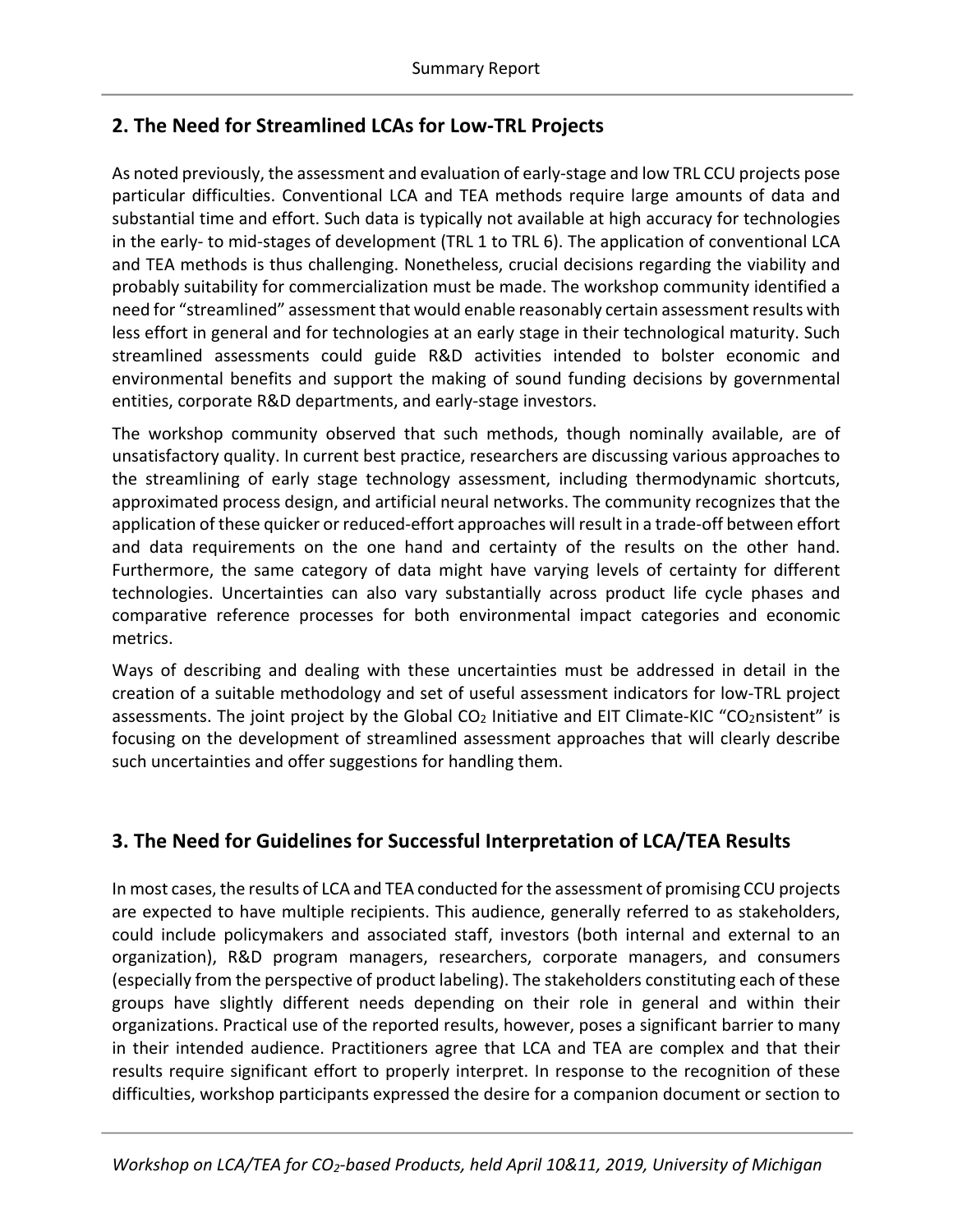provide guidance on structuring results for those on the receiving ends of TEA and LCA reports and analyses.

Because the LCA/TEA guidelines developed by the Global CO<sub>2</sub> Initiative and the LCA guidelines developed by the NETL are written primarily with an audience of engineers and analysts in mind, non- and less-technical stakeholders need to be made aware of factors that affect interpretation of the results, including the key methodological decisions made to ensure that the study results are valid for the intended application and directly comparable to other reports. Guidelines for conducting LCA and TEA are designed to prevent the manipulation of the analysis to yield biased results; however, potential pitfalls remain for stakeholders in the interpretation of these analysis results.

When evaluating LCA results, stakeholders should be cognizant of the following:

- $\bullet$  The system boundaries are complete and include the source of the CO<sub>2</sub> for the utilization project; and
- Multifunctionality is an inherent characteristic of CCU systems, which requires thoughtful development of comparison/benchmark systems to assess potential benefits.

Although the workshop was focused more on LCA than on TEA (because guidance documents for LCA have recently been released by both the Global  $CO<sub>2</sub>$  Initiative and NETL, while TEA guidelines are available only from the Global CO<sub>2</sub> Initiative), standard TEA methodology used by the NREL was presented to serve as a basis for discussion. Importantly, the various classes (Class 1-5, See Literature Section) of TEA were introduced. The classes are differentiated according to the purpose of the analysis (especially for different TRLs), the accuracy, the exact methodology, and the time or budget requirement.

The key takeaways from the discussion of TEA methodology are these:

- TEA is a methodology utilized by governments, industries, and academia to analyze the impact of research discoveries and engineering advances on the economic viability of an individual process elements, a system of integrated processes, or even a whole value chain. When effectively coupled with research and development (R&D) efforts, TEA is an important complementary tool for understanding and identifying key process attributes that affect overall production costs or market/business model assessments.
- Performance of TEA over a range of technology readiness levels (TRLs) requires the application of different analysis strategies (Classes 1 - 5 as noted above) in an iterative effort between the analysis team, the R&D team and the key stakeholders. The level of rigor required for a TEA is dependent on both the stage (class) of the TEA effort and the number of iterations with collaborating teams.
	- TEA of low-TRL technologies to validate an initial idea focuses on determining primary and auxiliary equipment costs using factored design estimates. These estimates utilize a range of heuristics and cost curves to calculate costs from data available in the public domain (e.g., reference books and software).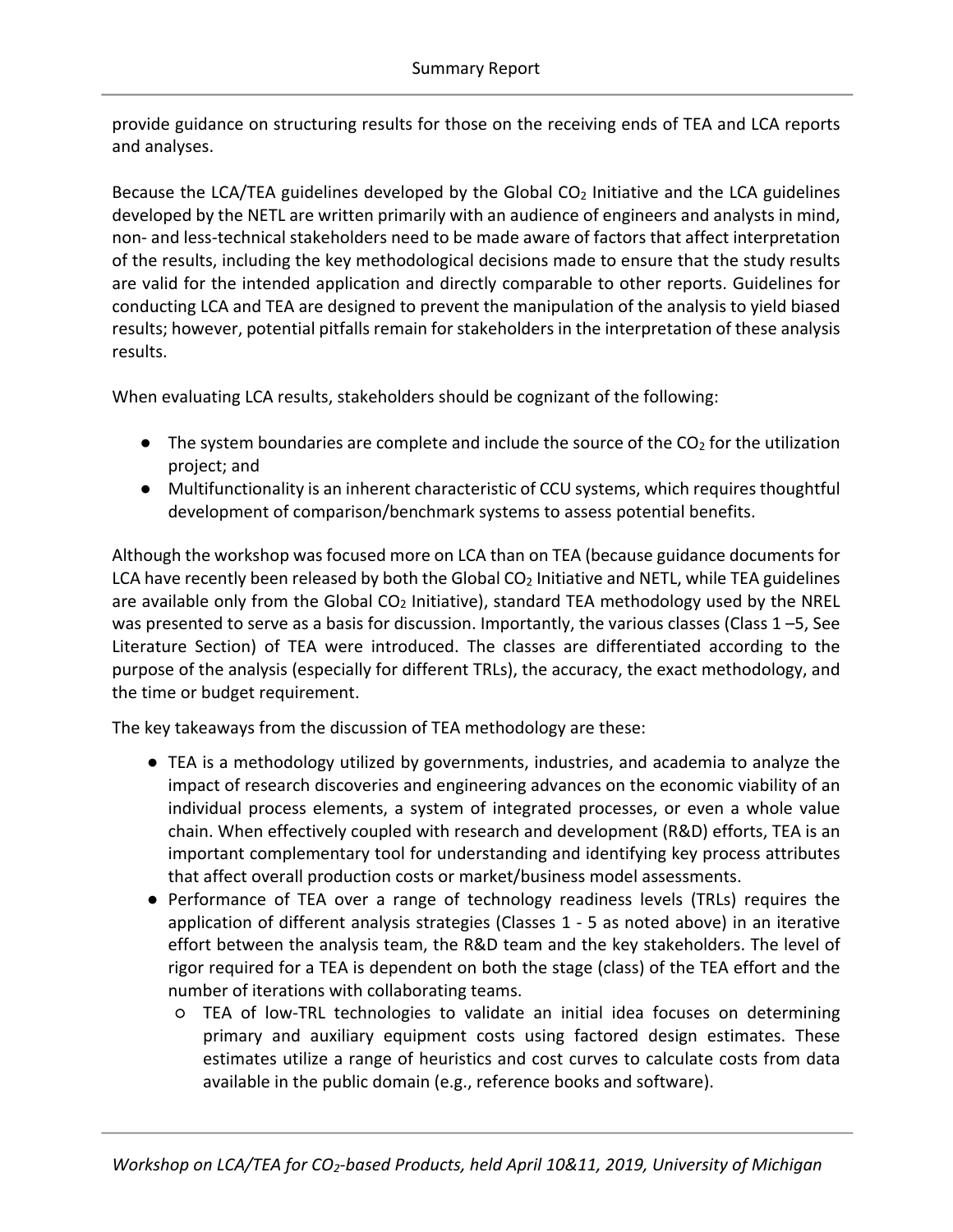- TEA of high-TRL technologies uses more rigorous process designs and economic evaluations. In these cases, it is imperative that the TEA team work with trusted vendors to develop detailed process designs and estimate equipment manufacturing capital cost, including detailed cost estimates for all core conversion equipment as well as all auxiliary equipment, control systems, and safety components.
- Collaboration with engineering and construction firms to enhance credibility and quality as well as iteration with researchers, experimentalists, and key stakeholders are essential to perform accurate TEA.
- Workshop participants concluded that TEA analysts are speaking a *similar* language (albeit many different approaches, concepts and indicators have been reported in TEAs for CCU) and are aware of many of the other major analysis groups working in the  $CO<sub>2</sub>$  utilization space.

While no major flaws in existing TEA methodology and guidance were identified during the workshop, the discussants generally agreed that guidance for the interpretation of TEA would benefit the community by heading off common pitfalls and miscommunications. The group identified eight tasks that are critical to the development of guidelines for successful interpretation of TEA results:

- Establish generally accepted approaches (i.e., frameworks or methodologies) for TEA.
- Differentiate TEA from business cases; the two have different intended uses.
- Define and provide the class/stage of the TEA analysis, e.g., hot-spot analysis for low- TRL technologies vs. in-depth process design and cost determination for high-TRL technologies. The classification of a TEA into one of the 5 classes would guide its interpretation/use. The uncertainty of the assessment is bounded not only by TEA classification, but also by input data, model structure and contents.
- Harmonize nomenclature across various TEA guidelines, existing and emerging.
- Ensure that guidelines for interpretation take international perspectives and needs into consideration, such as differences in taxation laws.
- Define broadly-applicable approaches and methods for linking TEA and LCA through common metrics, especially for highlighting direct and indirect relationships (e.g., tradeoffs).
- Provide scenario analysis and sensitivity analysis to avoid the pitfall of focusing too much on a singular cost value (i.e., the inherent value of TEA lies not in the exact cost output, but in the insight provided into the key cost drivers).Analyze and report uncertainty in cost estimates, especially for low-TRL technologies and unit operations that are not yet commercial.
- Analyze and report uncertainty in cost estimates, especially for low-TRL technologies and unit operations that are not yet commercial.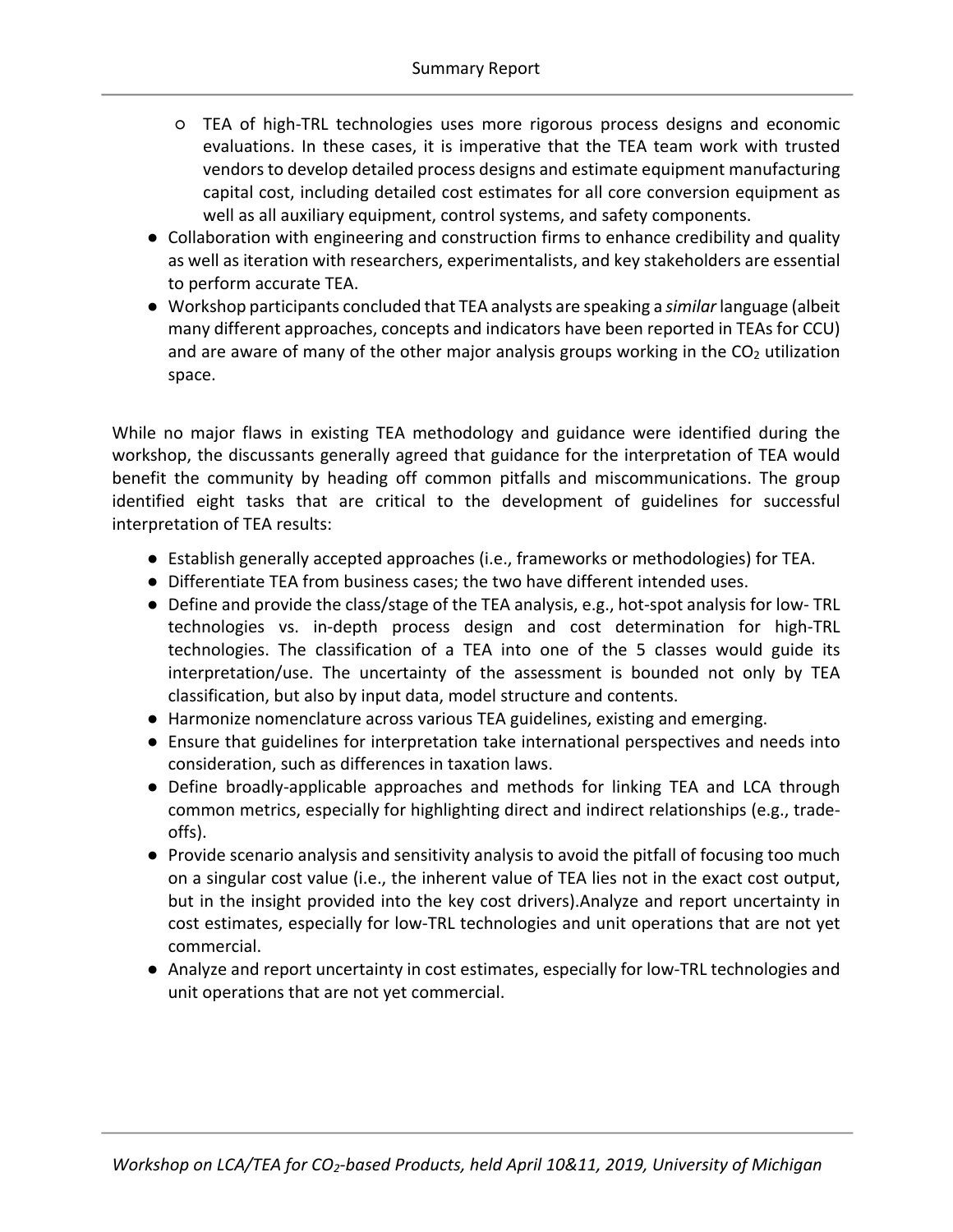## **4. How to Communicate LCA/TEA Results Clearly**

Clear communication of results is vital to maximize the usefulness of any LCA or TEA study. The method of communication should be designed to suit the target group and the specific needs of its members. In many cases, a non-practitioner will be involved in the eventual decision-making process, and thus the outcomes of the study must be easy to understand by diverse audiences with varying levels of technical expertise. The underlying scenarios, basic assumptions, and limitations of the study must be explained clearly and concisely, as these have a large impact on the interpretation of the results. The workshop group recommends that further work be undertaken to provide guidance on what can be expected from a study and on the communication of study results.

Furthermore, guidance is needed to help commissioners of studies and decision-makers determine necessary aspects for the scope of the study to ensure study that outcomes are relevant, interpret a study, and make qualified statements from quantified outputs. This guidance is vital, because often the LCA or TEA practitioners who conduct the study are not the decision-makers who will have to use the outcomes and results as the basis for their decisionmaking.

The vocabulary relevant to discussion of CCUs requires standardization. Clear definitions of terms such as *carbon neutral* and *carbon negative* are needed to ensure consistent and effective communication of results. The group recommends the creation of a standardized, globally applicable vocabulary/nomenclature for carbon utilization studies. The initial work on this will be included in the scope of the CO<sub>2</sub>nsistent project.

# **5. Putting Results in Context for "Go/No-Go" Decisions**

The goal and scope, the system boundary, the energy and material inventory, and the technological parameters provide the context in which an LCA or TEA is conducted for CCU technologies. Clear reporting of the context of the TEA and the LCA ensures that all stakeholders, even those without a background as practitioners, can correctly interpret the results of a given study and provide an assessment on whether or not a technology offers development or deployment potential and under which circumstances, e.g., supply of energy from renewable sources.

Assumptions made about key components of carbon utilization projects, such as the carbon capture technology used, the allied processes that enable  $CO<sub>2</sub>$  utilization such as hydrogen production, the electricity grid mix, and the product for which the  $CO<sub>2</sub>$  is utilized ultimately have significant impact on the reported environmental and economic viability. Thus, they need to be clearly reported. Furthermore, LCAs and TEAs of CCU that involve the use of renewable energy to produce hydrogen (e.g., "power to X technologies") should account for the economic or environmental opportunity cost of the renewable energy being supplied to the grid or used in competing technologies to offset  $CO<sub>2</sub>$  emissions from fossil electricity that would have been used otherwise.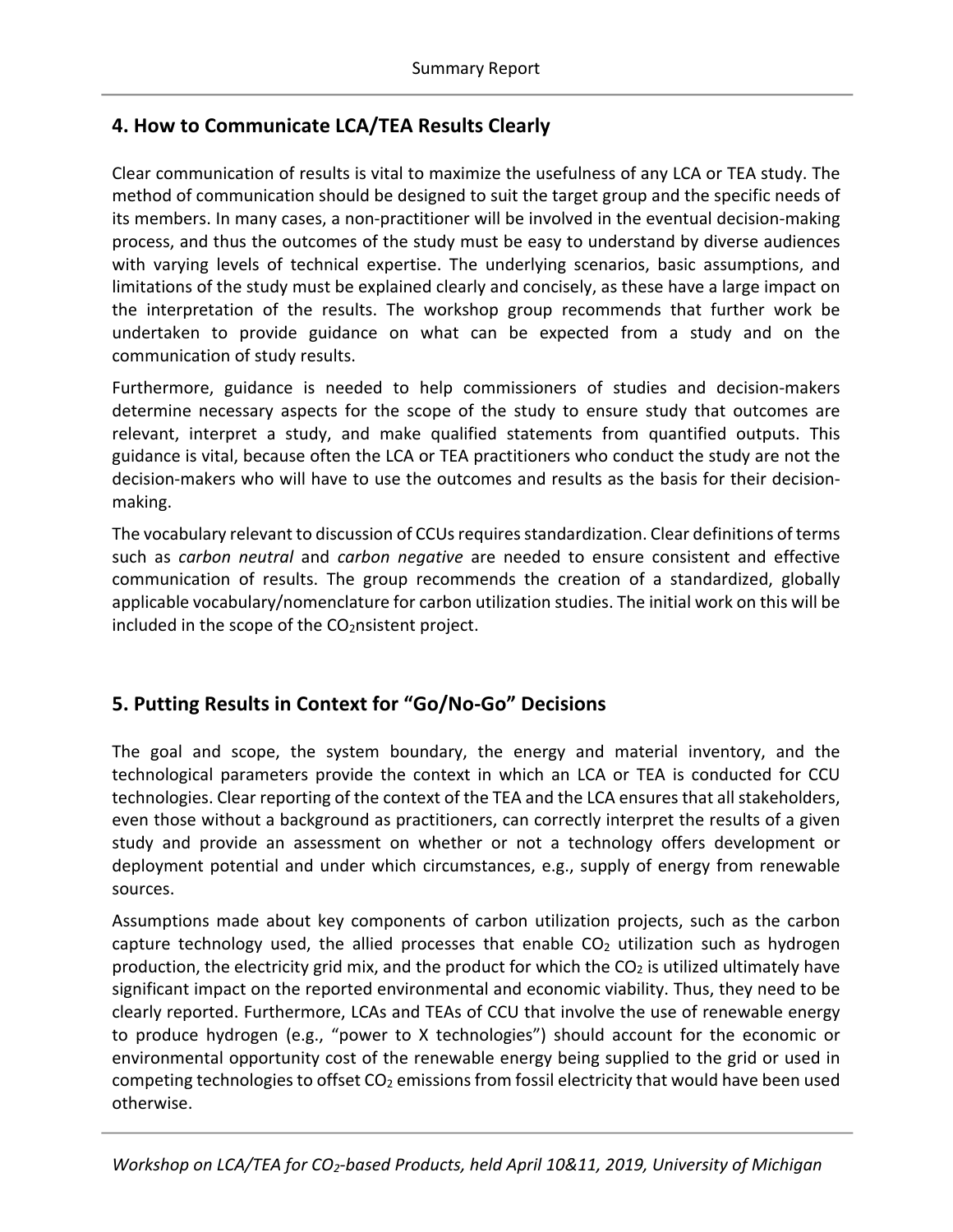In situations in which "go/no-go" decisions are being considered for low-TRL processes, a means of accounting for the impact of uncertainties is needed. Uncertainties in the material and energy inventory and technological parameters are especially typical in the so-called "valley of death" (TRLs 4 to 6). To increase confidence in the recommendation of the LCA or TEA, sensitivity analysis can be incorporated to explore and rigorously evaluate the impact of uncertainties, not only those indicated previously but also other values in the inventory data, such as CCU technology parameters, grid mix electricity, and allied technology systems (e.g. hydrogen production), on the viability of the overall technology.

Practitioners can also apply scenario analysis to LCAs and TEAs in order to reflect the known or expected realities of the time period and geographical location considered within the study. In general, in cases in which a technology is assessed in a scenario in which it is enabled by unrealistic, unlikely, or highly contingent developments, a "go/no-go'" decision should not be made. However, a distinction could be made among scenarios involving presently unrealistic developments; scenarios in which it is a reasonable assumption that the problems can be solved might be allowed. Ensuring that key components are both clearly reported and assessed with a clearly defined level of sensitivity permits other stakeholders to ascertain how reliable a "go/no go" decision may be and thus whether or not such a decision is feasible. In a case in which a technology is assessed as viable in a scenario that remains unrealistic from a technological, economical or environmental perspective, a 'go/no-go' decision is infeasible.

Economic and environmental hotspots for the CCU technology can be identified for different scenarios. These hotspots are critical parameter uncertainties that impact the "go or no-go" decision. Approaches to include the impact of uncertainty can improve confidence in the economic and environmental performance of the CCU technology. Sensitivity analysis and, in particular, scenario assessment also provides opportunities to conduct environmental and economic break-even analyses under different technology improvement pathways, identify strategies to shorten break-even periods, and construct economically and environmentally sustainable pathways for commercialization of the CCU technology. Ideally, these opportunities will provide stakeholders with the information necessary to compare the viability of different CCU technologies given different societal developments.

Well-contextualized outputs from LCA and TEA studies should ease the burden on stakeholders who make decisions, such as technology managers and policymakers. These outputs should communicate the impacts of variability and sensitivity on the technology clearly while providing guidance on the feasibility of making a "go/no-go" decision.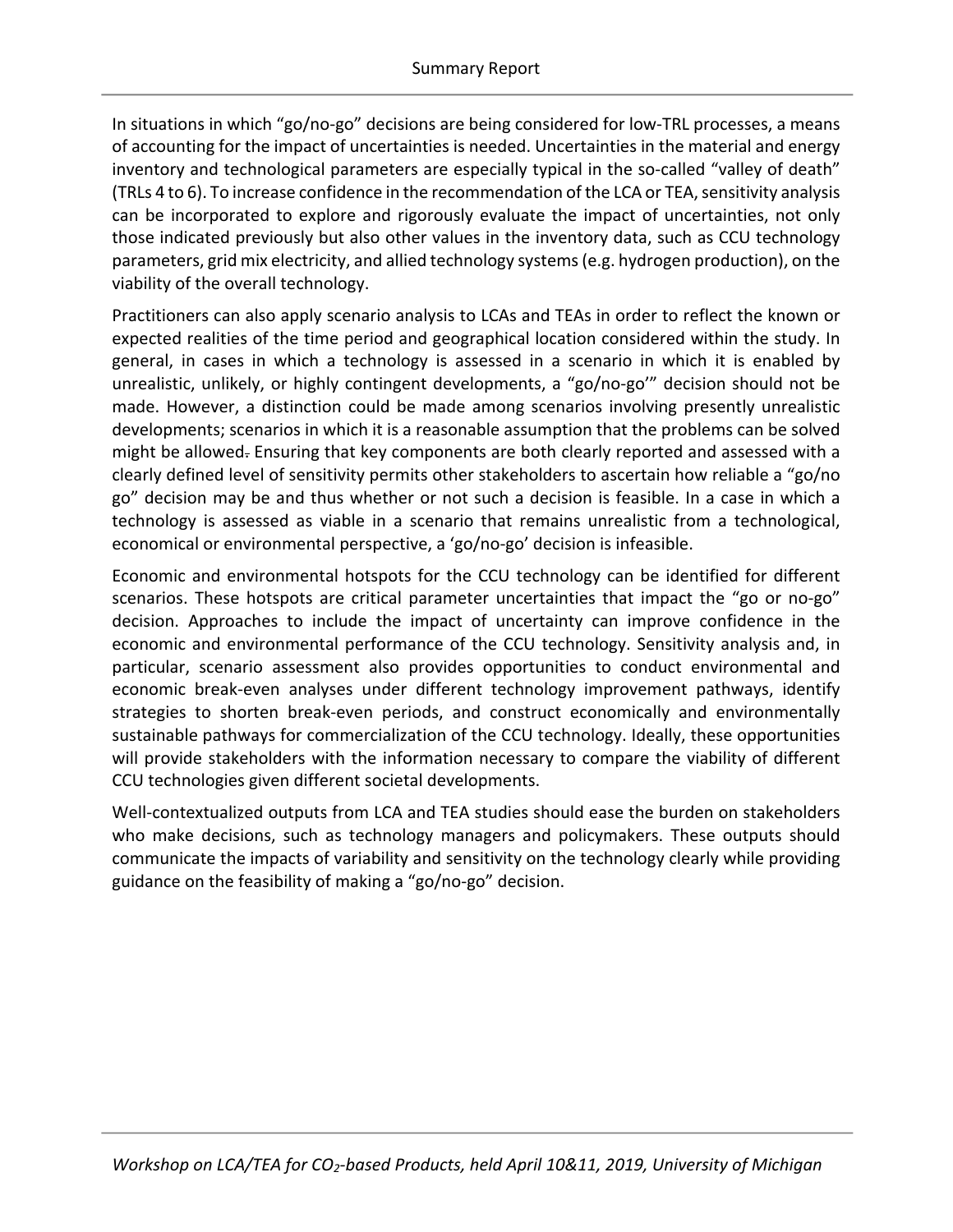# **6. Incorporating International Perspectives & Establishing Coordination**

Carbon capture and utilization technologies represent a global opportunity albeit with some local differences. Thus, those researchers who are developing methods for LCA and TEA must take international perspectives into account. Although the majority of the participants of this workshop were from either North America or Europe, participants recognized the need to incorporate a wider global perspective in order to have the highest impact possible.

Incorporation of an international perspective into the development of CCU has two key facets:

- 1. Researchers in other parts of the world have already made significant progress and gained valuable experience in CCU. Learning what has already been attempted and achieved will be valuable for the evolution of the methods.
- 2. To have the greatest possible impact, methods will need to be globally relevant so that all regions can use them in developing these technologies. Worldwide applicability will also permit streamlined comparisons of carbon capture technologies from around the world.

Next steps should include undertaking research to identify key regions, relevant examples, and potential contacts and then inviting relevant stakeholders to ongoing engagement, both virtual and in-person, in the development and deployment of the guidelines. The biannual workshops conducted by the Global  $CO<sub>2</sub>$  Initiative and Climate-KIC could be a suitable venue for the inperson interactions.

While LCA and TEA are specific, defined methods in and of themselves, their use can be widened and their processes improved through interaction with other initiatives and organizations whose outputs, methods, and feedback are relevant to the performance of LCA and TEA. Participants recognized that engaging with relevant organizations throughout this process will be important so that wherever possible, existing benchmarks, scenarios, or other common references may be noted and leveraged.

Following is a list of some of these relevant organizations:

- World Resources Institute (WRI) This non-profit institution may be revising the Greenhouse Gas (GHG) protocol to more thoroughly incorporate carbon capture and utilization.
- Task Force on Climate-related Financial Disclosures (TCFD) This body references a series of scenarios.
- Emissions Reduction Alberta (ERA) This group is funding a project to develop models for assessment of early-stage CCU technologies.
- The IEA Greenhouse Gas R&D Programme (IEAGHG) This program has the explicit goal of facilitating international collaborative R&D activities centered on reducing greenhouse gas emissions.
- European Commission/Phoenix Initiative Supported by the EU member states, this program serves to link national and European activities surrounding carbon dioxide valorization.